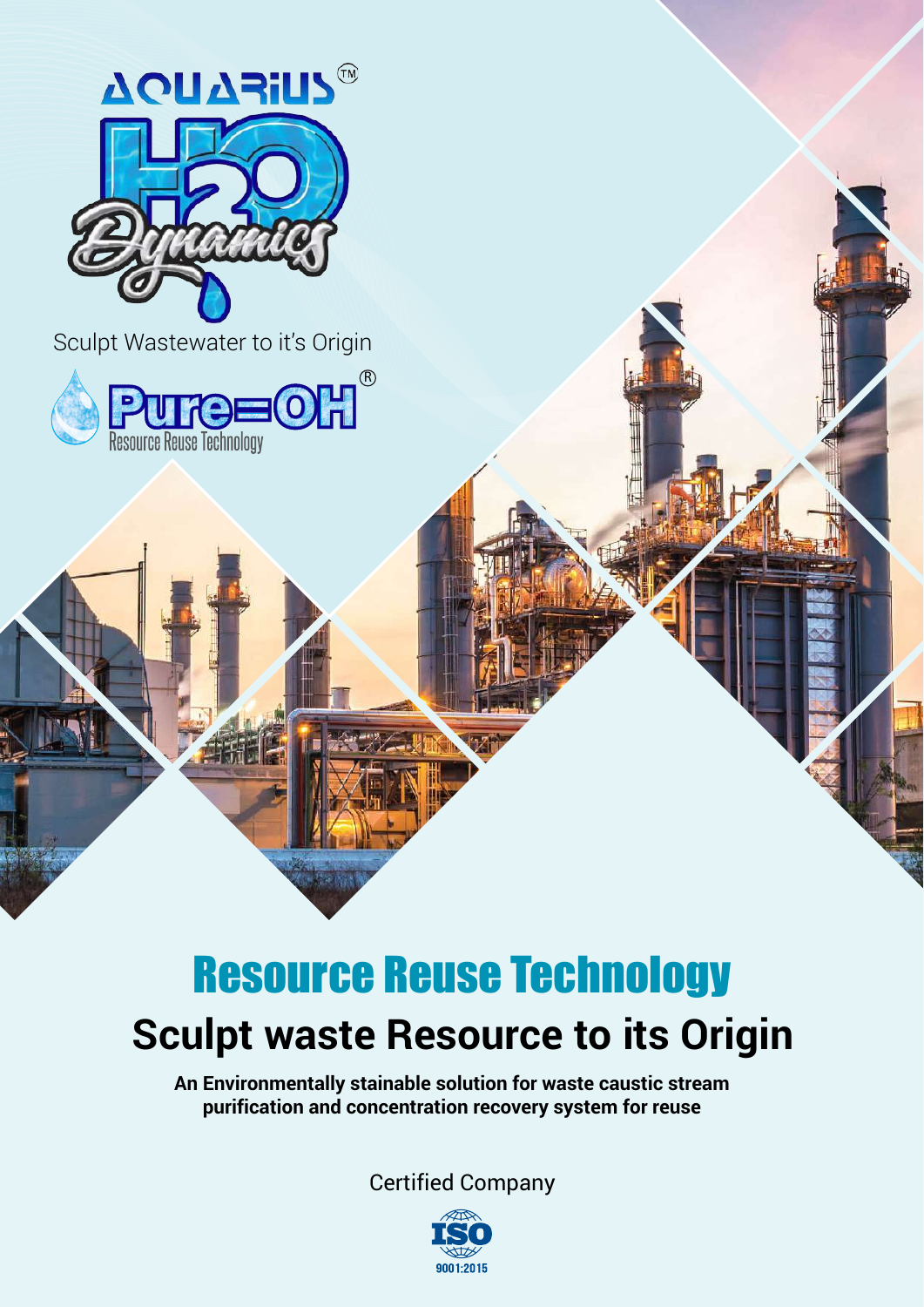

## **Resource Reuse Technology**



#### Sculpt waste Resource to its Origin

An Environmentally stainable solution for waste caustic stream purification and concentration recovery system for reuse .



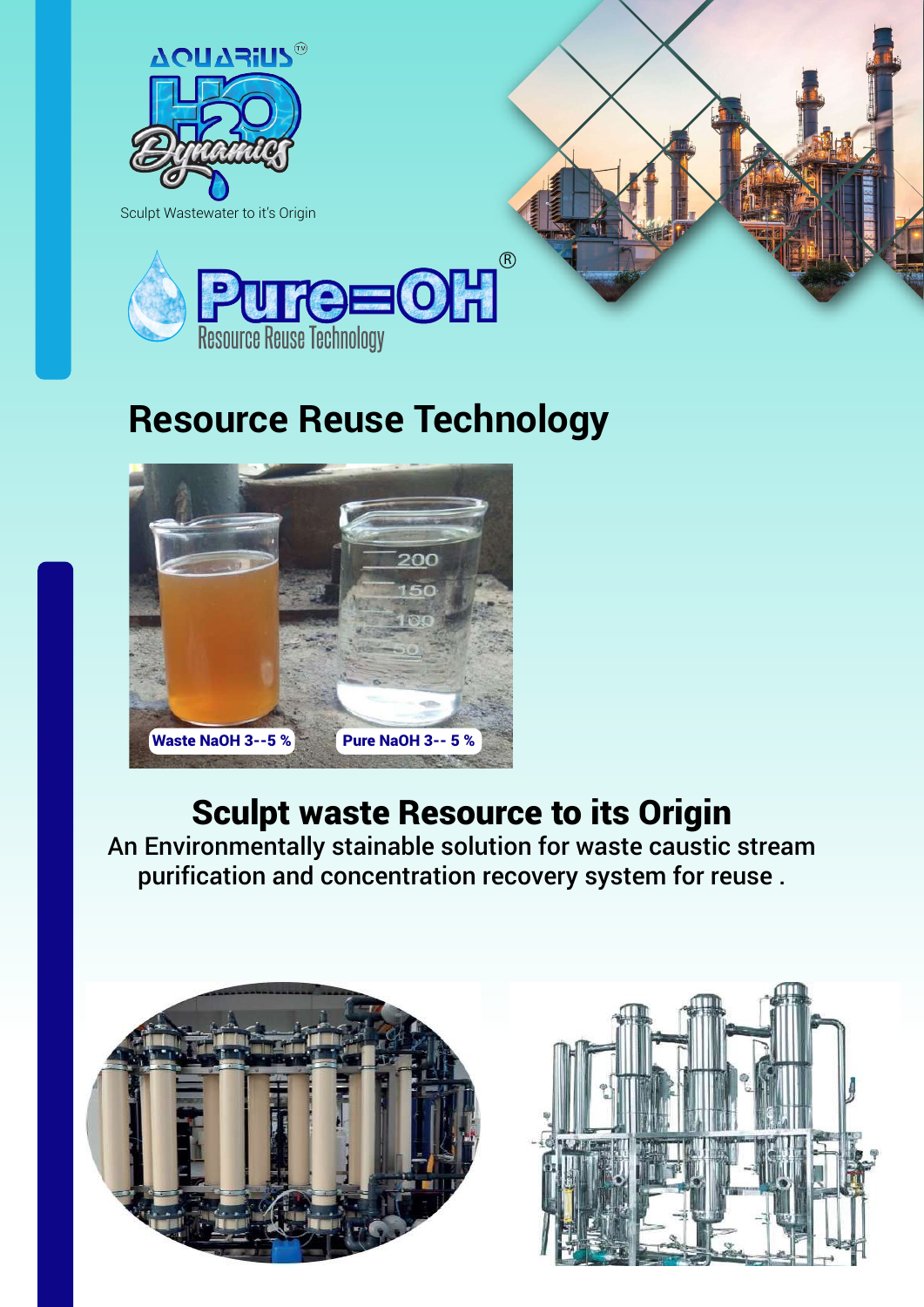

## **OVERVIEW:**

Large volumes of water are used in the textile industries for many purposes including washing, scouring, dyeing,printing, bleaching, and finishing cloth. These processes generate large amounts of waste water. While the requirement of fresh water for industrial uses has increased enormously, the supply remains unchanged. Moreover, due to the increasing cost of wastewater treatment and stricter government regulations imposed on wastewater disposal, demands for new technologies have become more urgent to recycle the waste ( water and auxiliary chemicals) economically and ecologically. In addition, textile effluent contains valuable substances that can be recovered.Similarly cleaning waste from Dairy industries and other also can be recovered and re used back sustainably.

#### **MEMBRANE FILTRATIONS:**

Various separation techniques can be used to reclaim water, auxiliary chemicals,and energy such as membrane filtration, chemical precipitation, adsorption by activated carbon, and evaporation. However, membrane filtration is the only technique that separates the impurities from the water without the addition of chemicals.

### **THE CHALLANGE- HOW MUCH IS YOUR CAUSTIC REALLY COSTING YOU ?**

Caustic is used in the textile industry in two major applications : Purification of cellulosic fibers, to remove hemicellulose and other impurities from the fibers, to produce high purity cellulose, and higher quality dyeing and printing. The spent caustic, although still at high strength, cannot be reused in any of the plant operations due to the high concentration of contaminants. Hence, it is usually sent to the wastewater treatment plants, where in most causes it is neutralized with acid, increasing even more the costs of operation.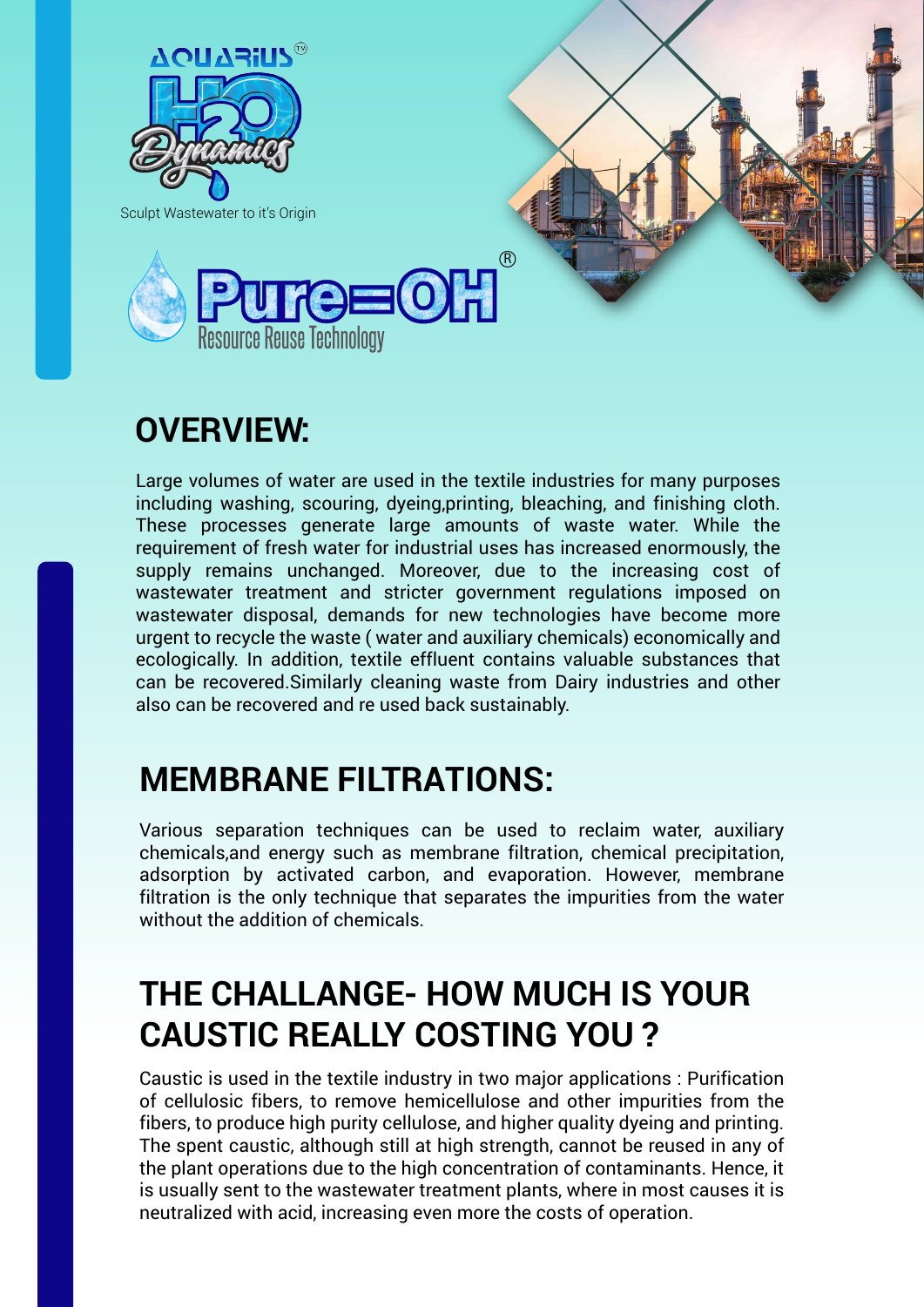

Sculpt Wastewater to it's Origin





## BENEFITS Pure=OH<sup>®</sup>SYSTEM :

- Less spending on caustic and acid materials.
- Reduced waste treatment costs and effluent volumes
- Lower energy consumption by NX Hollow Fiber Membrane with Back washable future.
- Decreased wastewater TDS/Sodium
- Return of Investment is less than 400 Days.
- Waste Caustic stream after Mercerization washing bath drain of 3 % to 5 % will be purified by Pure=OH<sup>®</sup> system. Available in pre-designed custom configurations as per Industries need for various capacities with NX Filtration Modules, Netherlands.
- Concentrated size materials will be converted into Biogas for Fuel as CRP, plant, Which reduces great load on ETP and saves Energy in Aerobic Biodegradation.
- Pure Recovered Caustic of 3 % to 5 % by our system safely & than taken to Evaporation plant till 25 % to 35 % by CRP for reuse as per your need.
- By Pure=OH $^{\circledR}$ system Efficiency of Evaporation Plant is increased greatly and also substantial savings in this system is evident and Purity of Caustic is best.
- AHDPL had Pilot plant based results design and manufacturing facility followed by strong service support ( NX Filtration, Netherlands ) and O&M services available at 24 x 7 and expertise to supply and run the Plant.